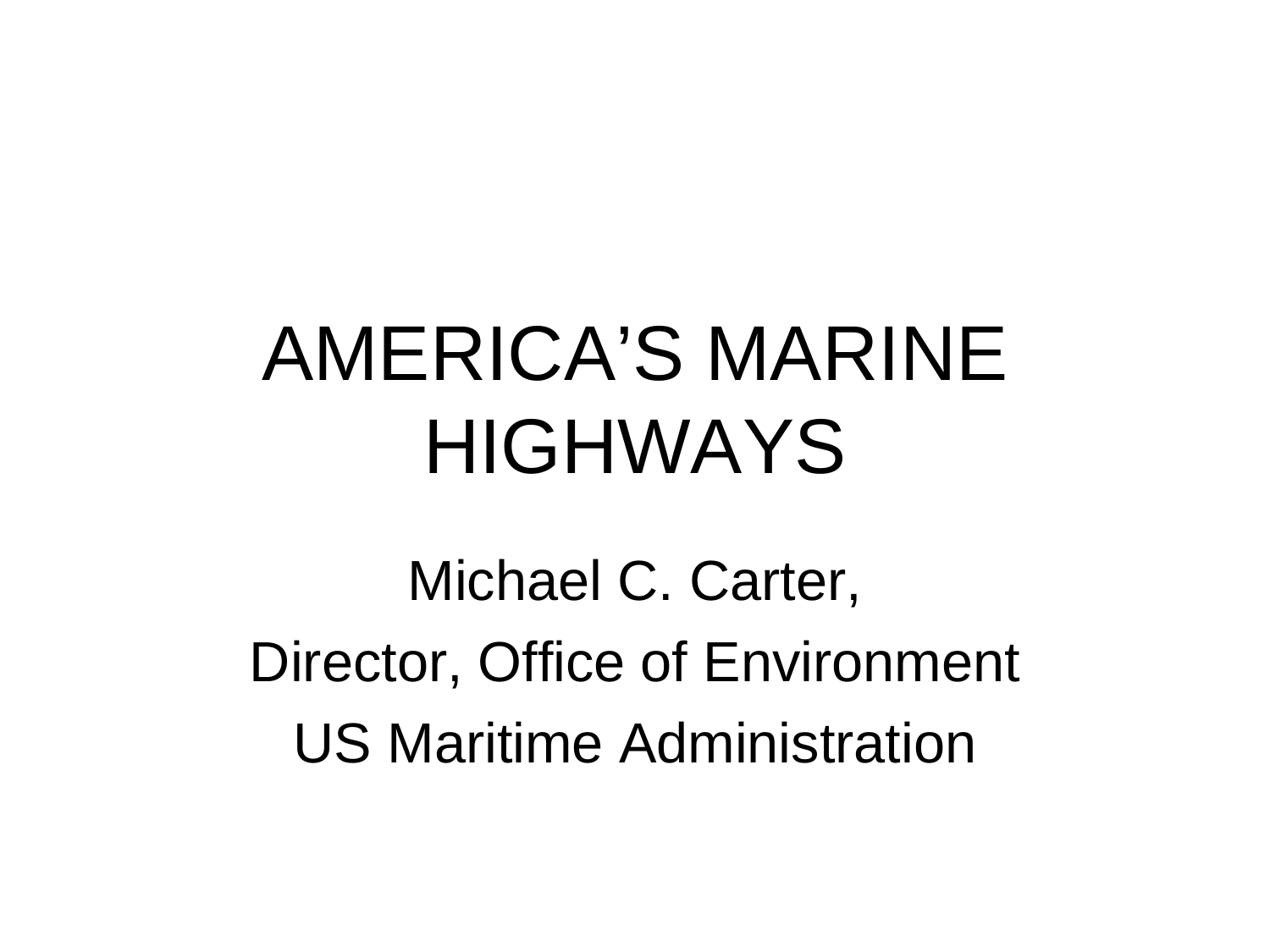# America's Marine Highways And the Environment

- Positive Benefits
	- Energy Efficiency
	- Reduced Landside Congestion and Emissions
	- Existing Lanes No Loss of Green Space
- Biggest Challenges
	- Discharges to Water
	- Air Emissions
	- Invasive Species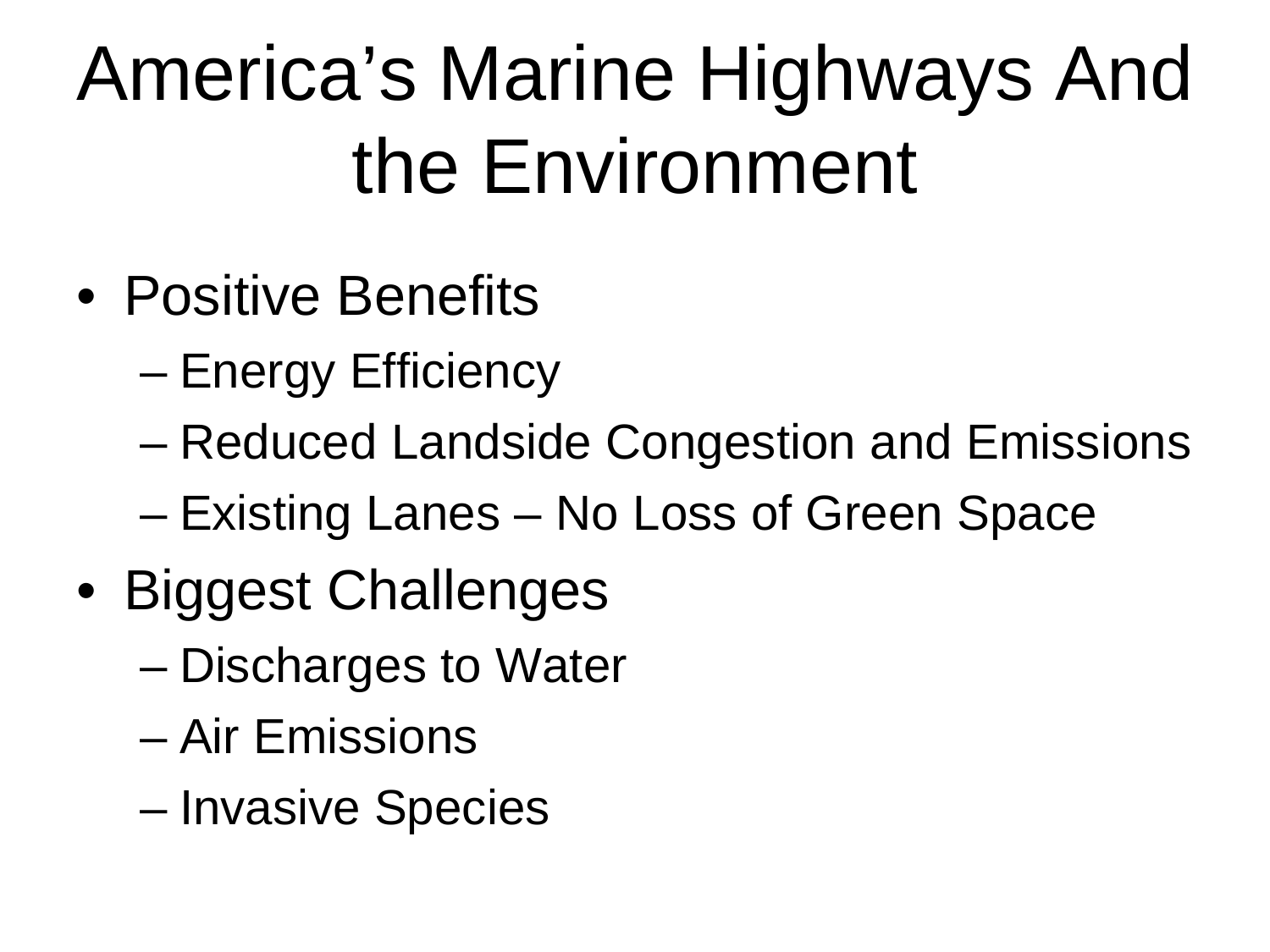# America's Marine Highways Environmental Challenges

- Vessel Discharges to Water
	- Being Regulated by USEPA Under New Authority -- Clean Water Act
	- Cooling water, gray water, scrubber, oily water separator discharges, deck runoff, inwater hull cleaning, BALLAST WATER
	- States can have different standards!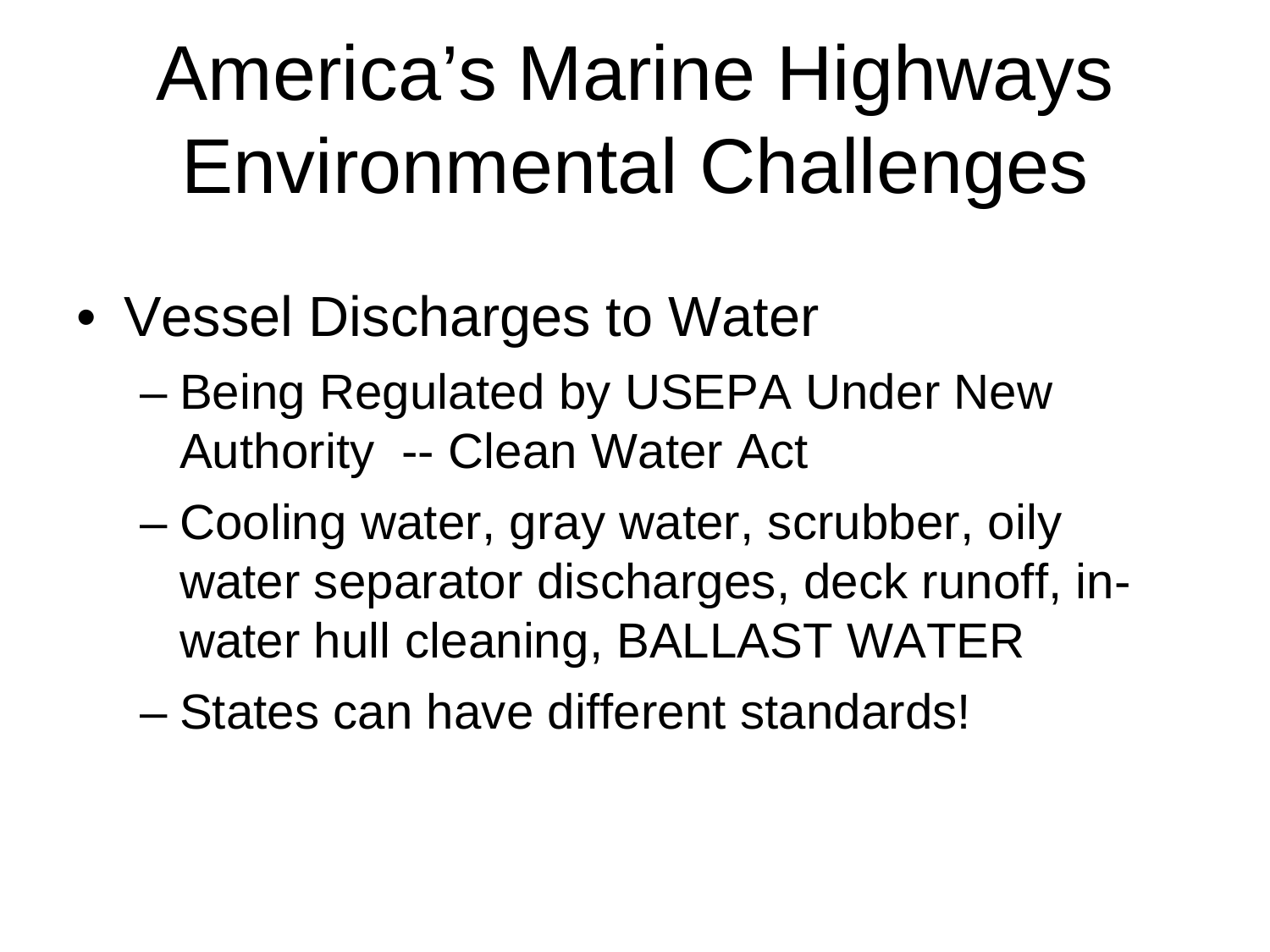# Ballast Water and Hull Fouling

- The Challenge
	- How Clean is Clean?
	- What Can Technology Achieve?
	- What Can Science Measure?
	- Does the Technology Work Reliably?
- Maritime Administration Program
	- Three facilities to test the technology and improve the science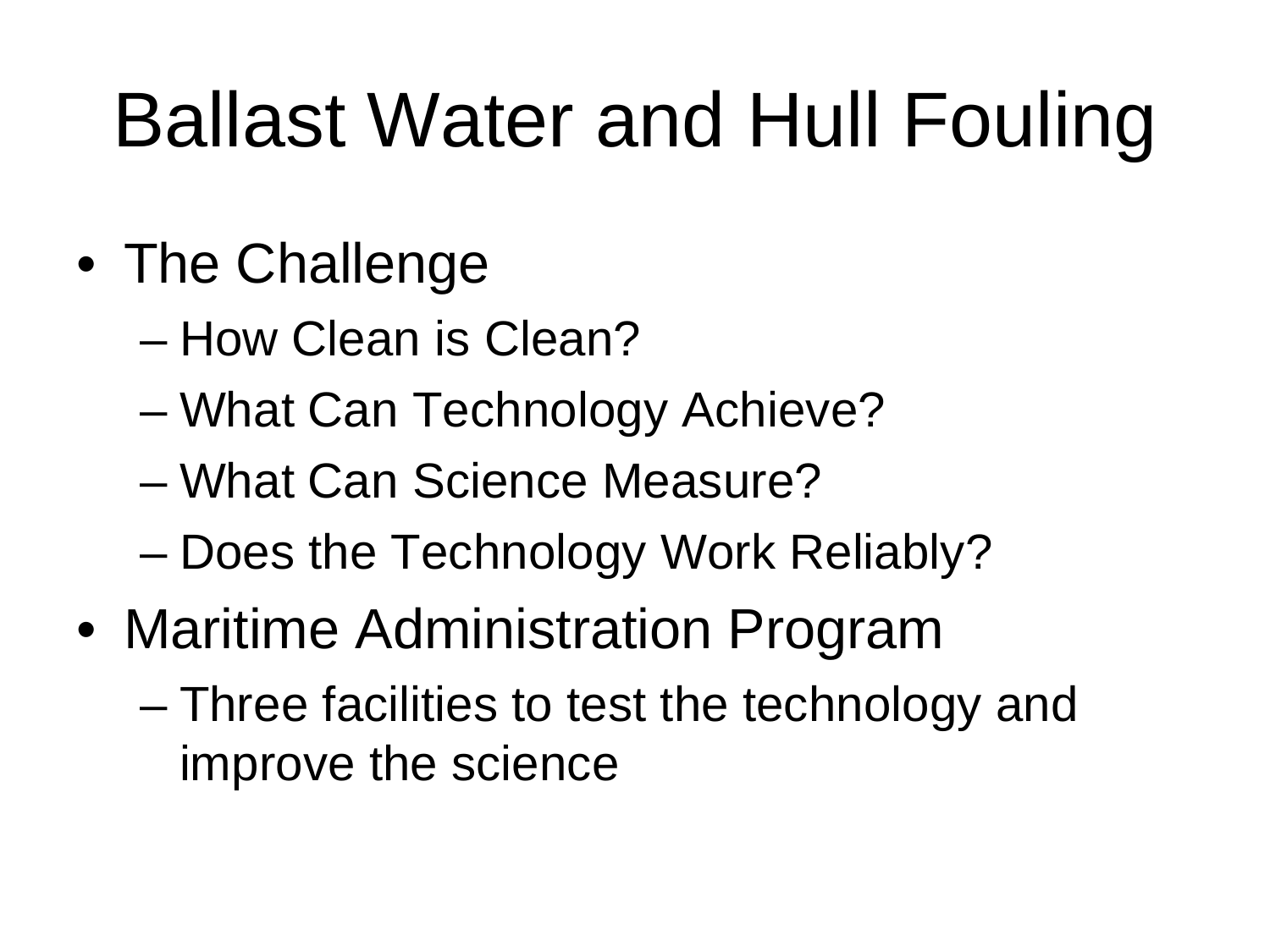#### **CAPE WASHINGTON - Baltimore**

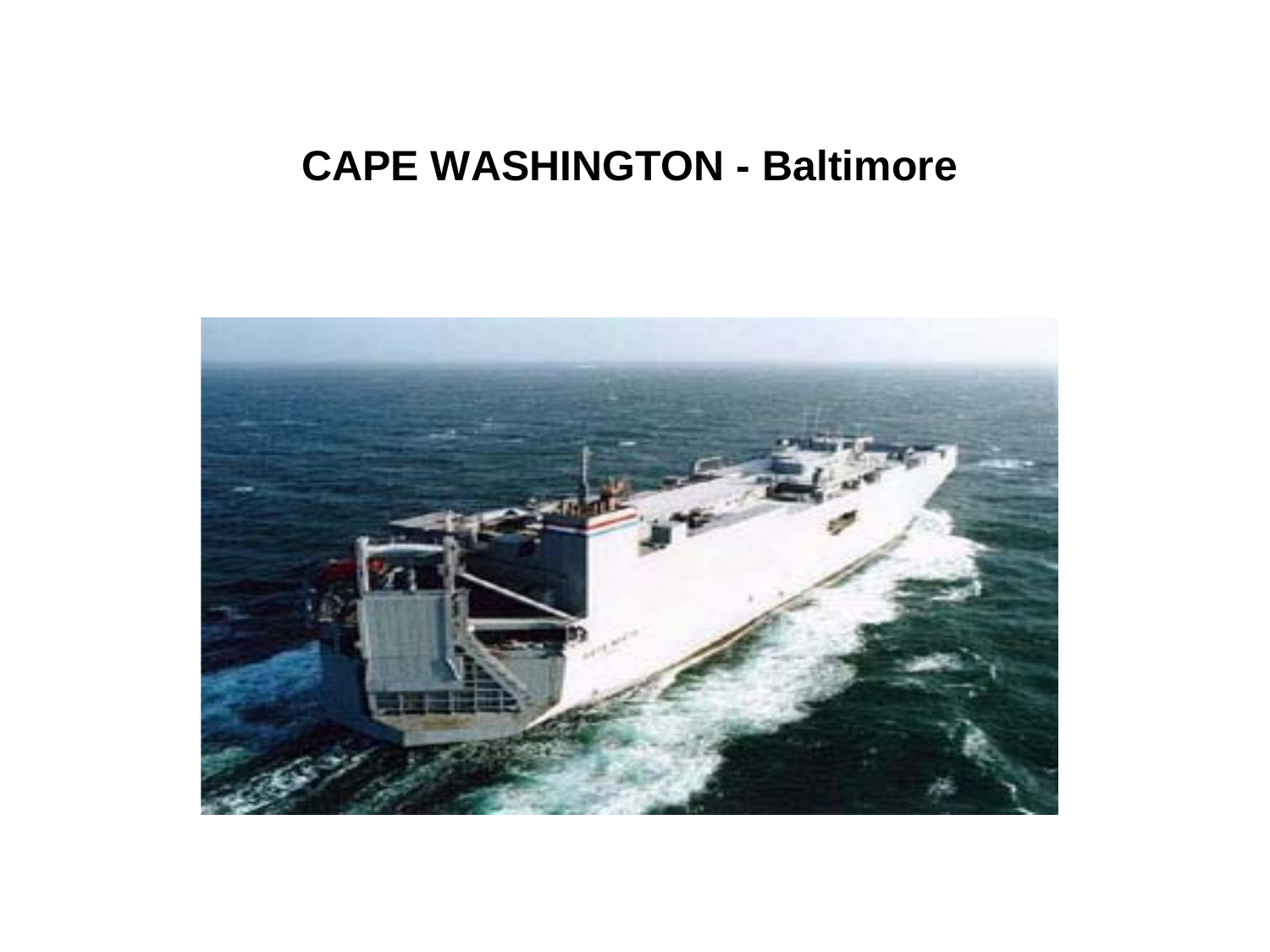#### Hookup Between Ship and Technology – Bulkhead between Cargo Space and E.R.

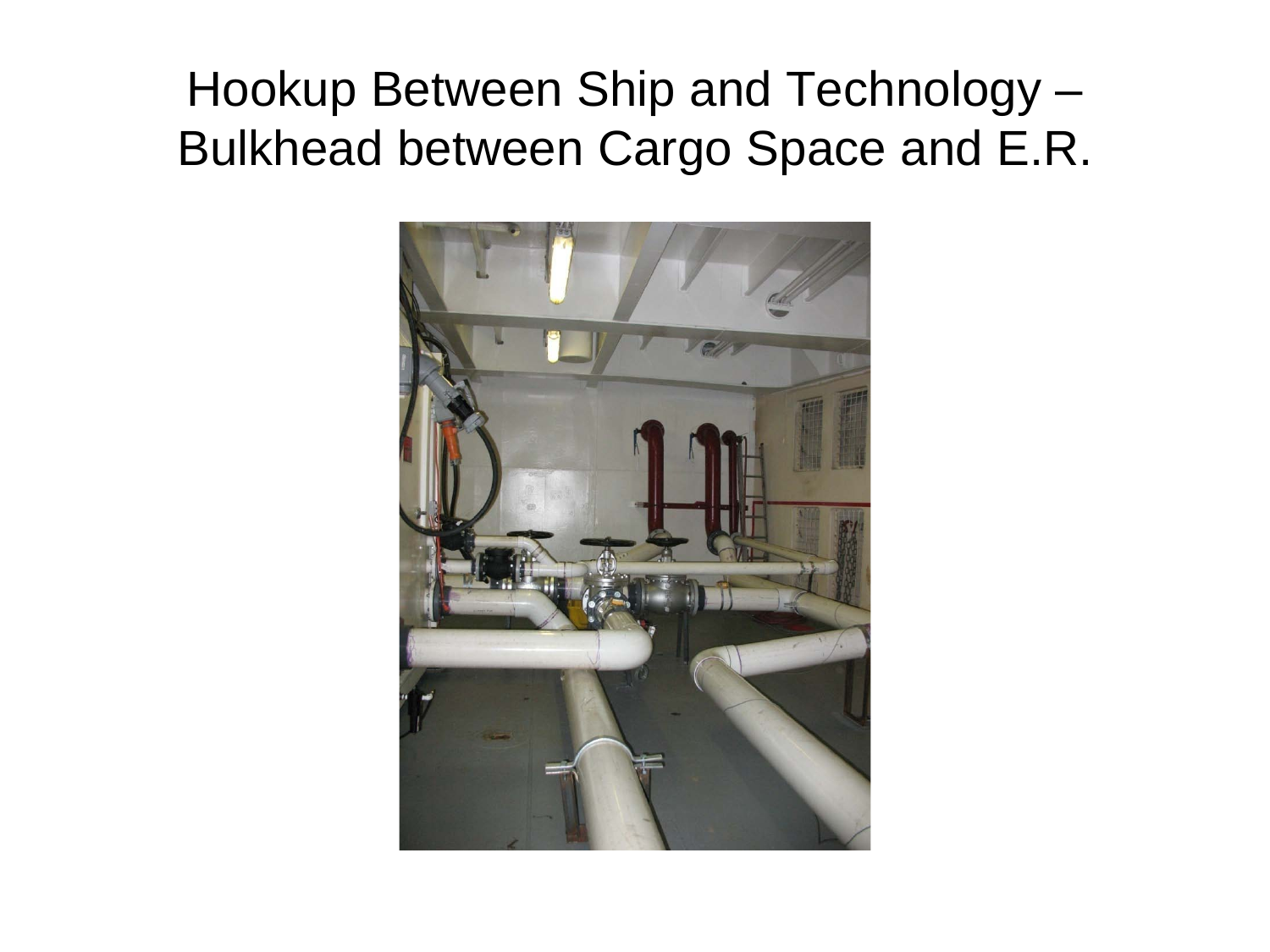#### The Work Area

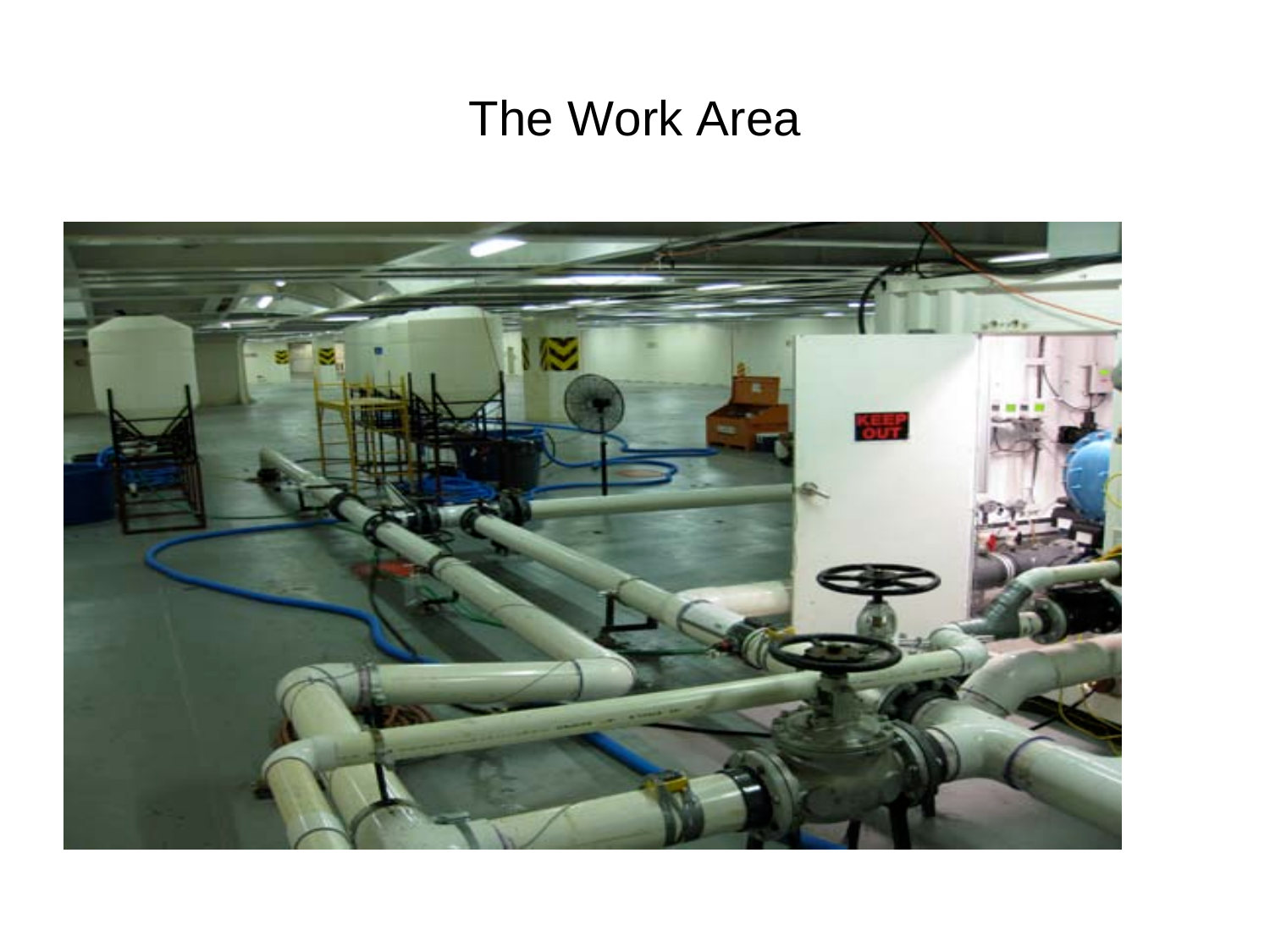#### Mesocosm Tanks

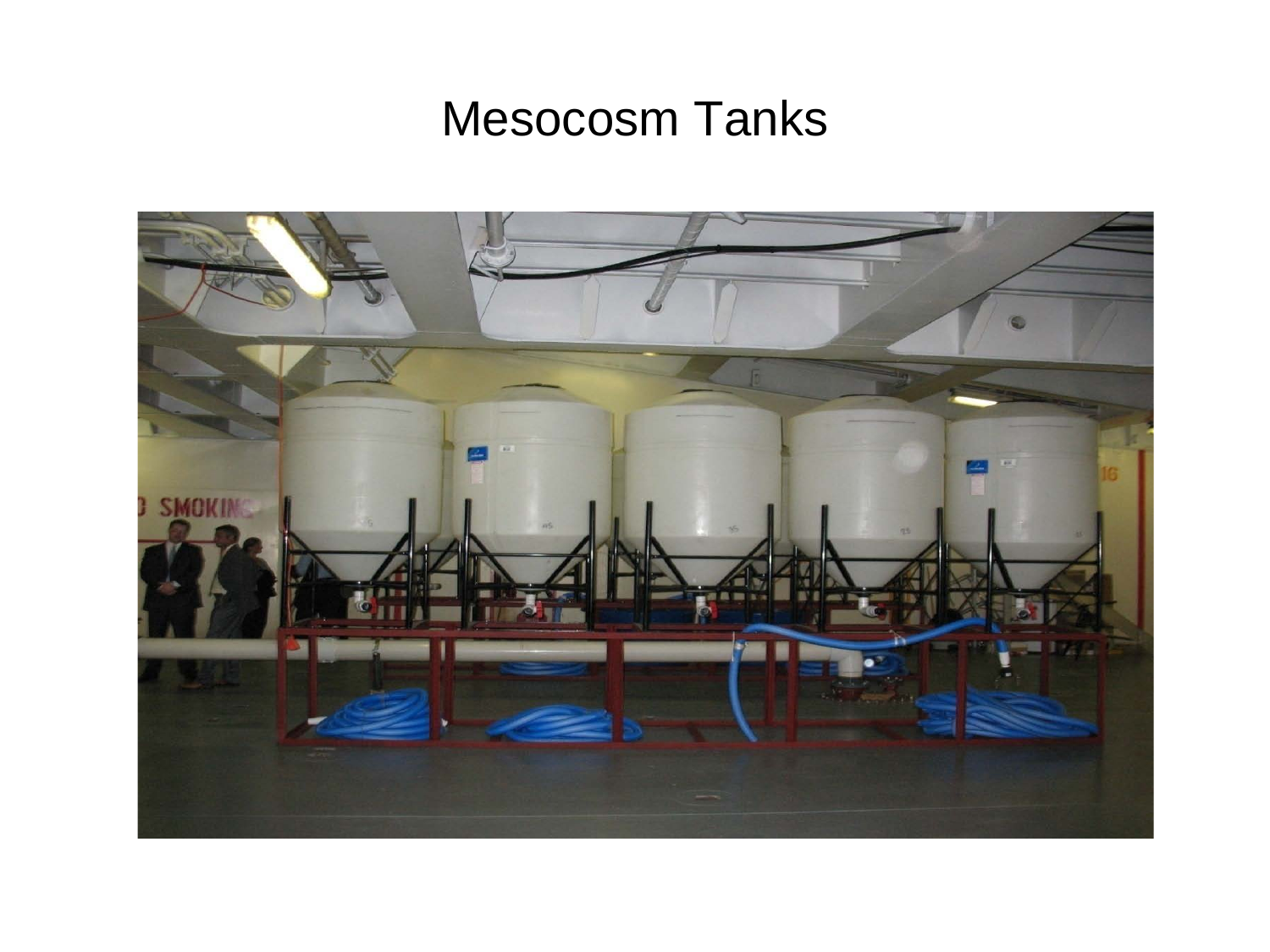### Chesapeake Bay - Based Barge

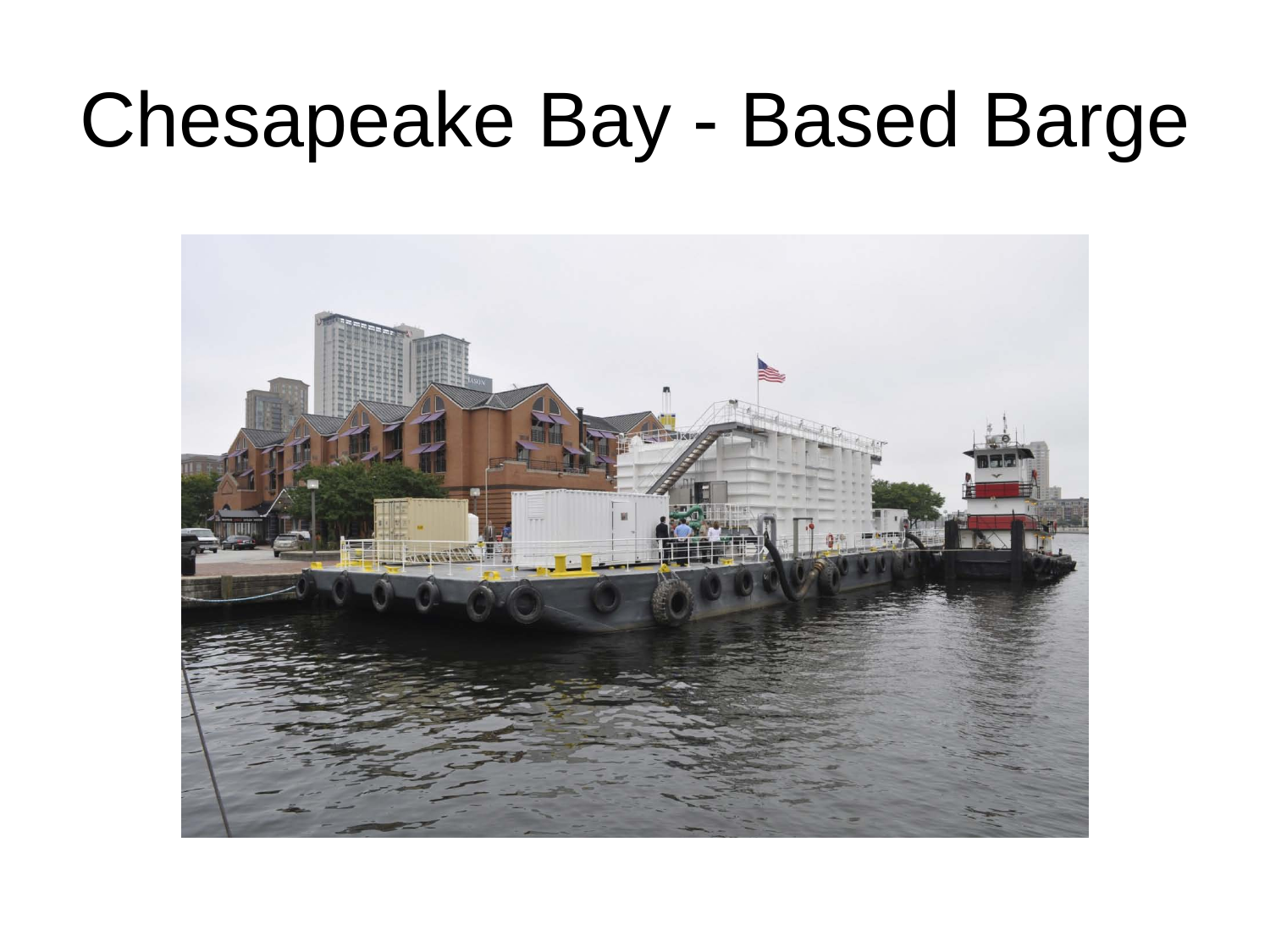#### Great Lakes Land-Based Facility

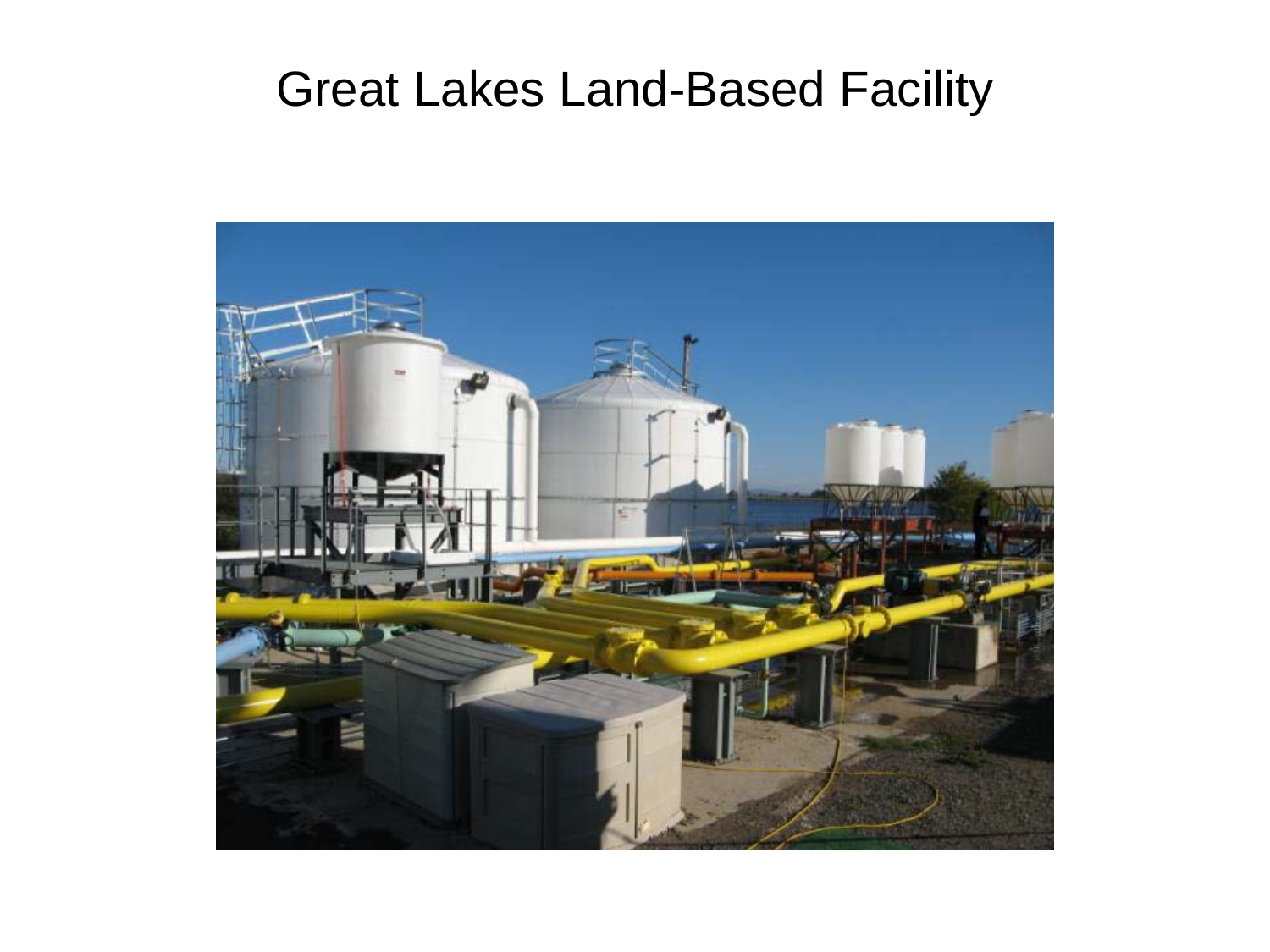#### **GOLDEN BEAR – Vallejo, CA can accommodate the volume of water needed to adequately test technologies. Added in 2010.**

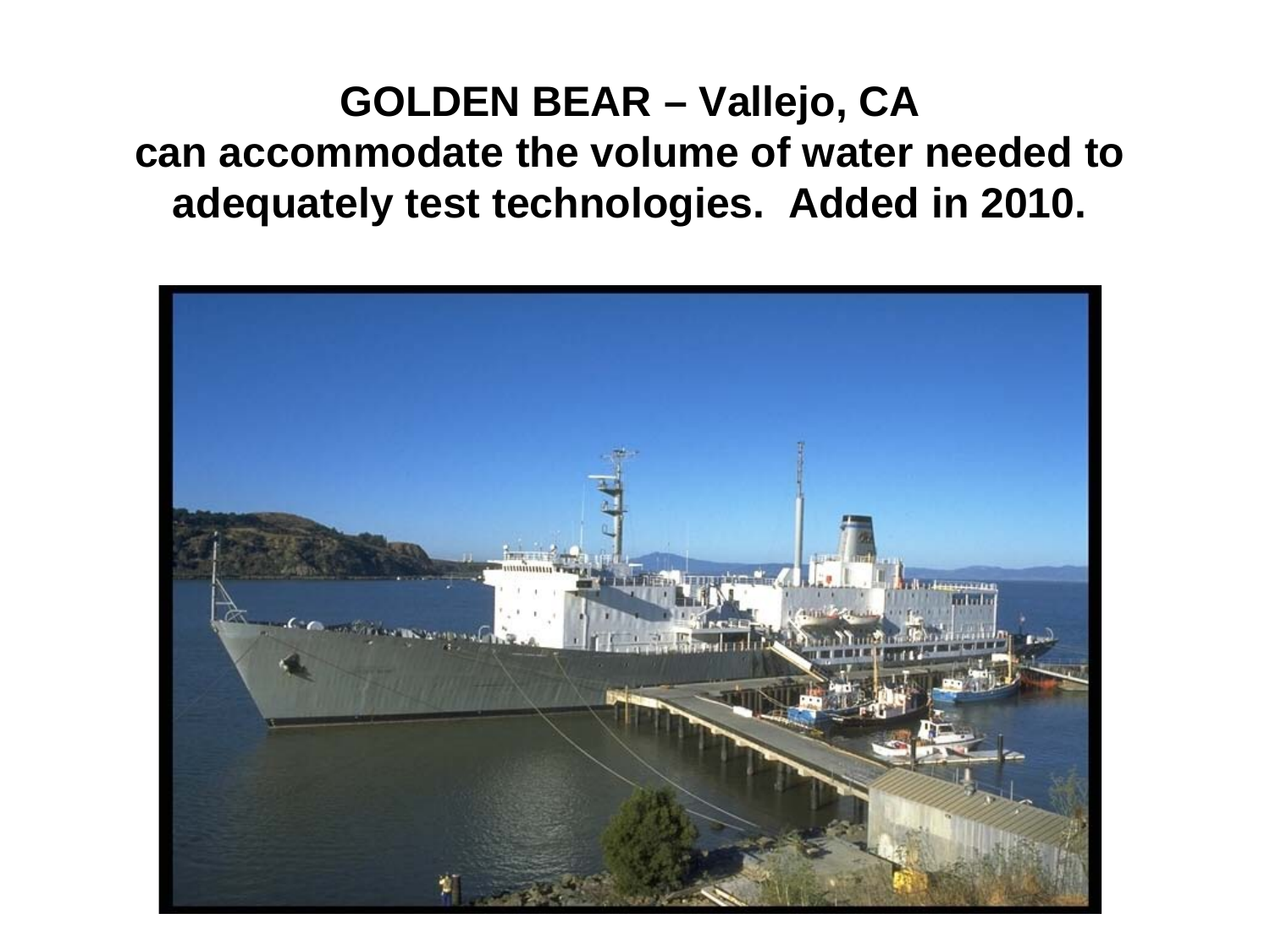### New Venture – Hull Bio-Fouling

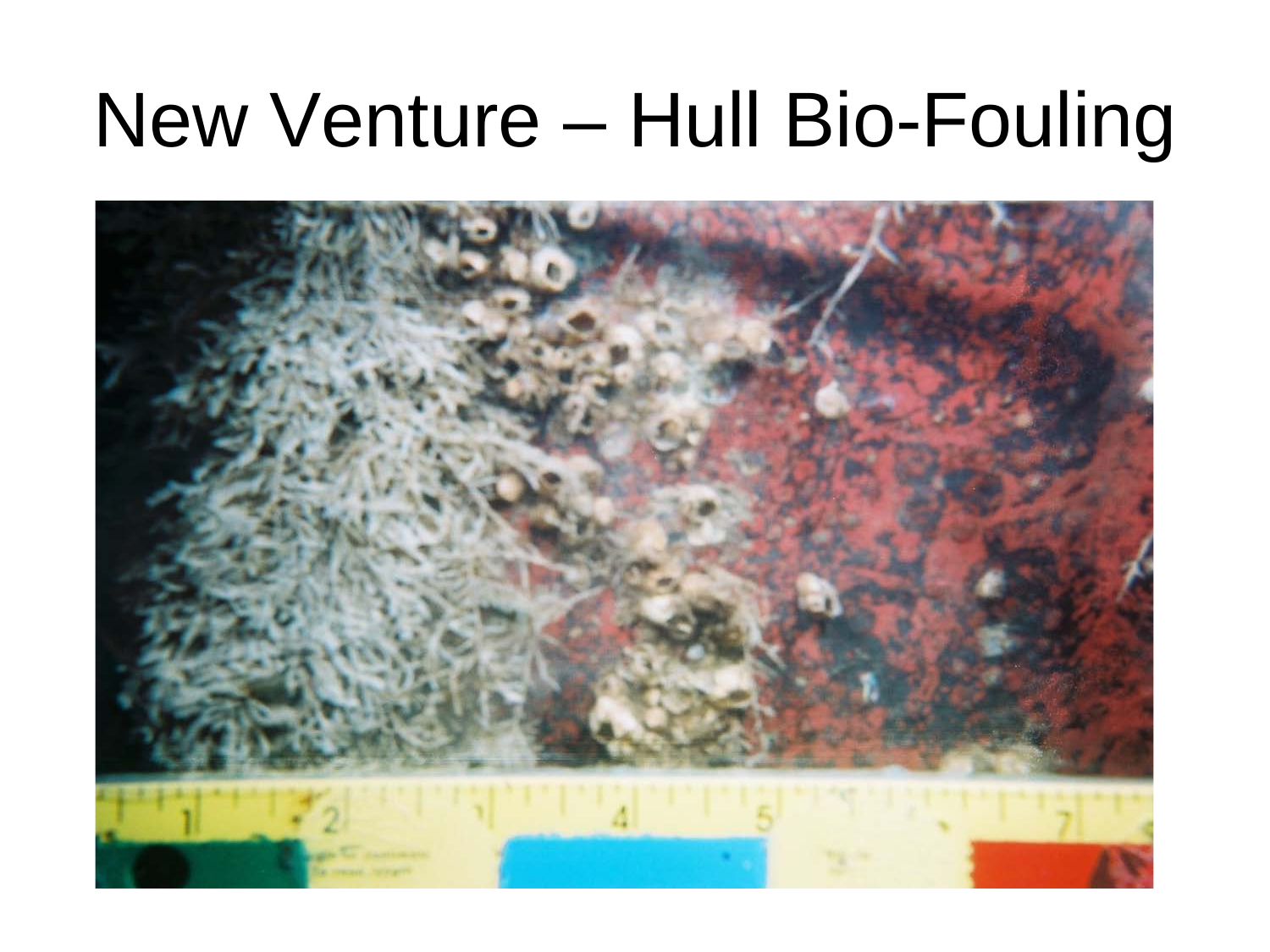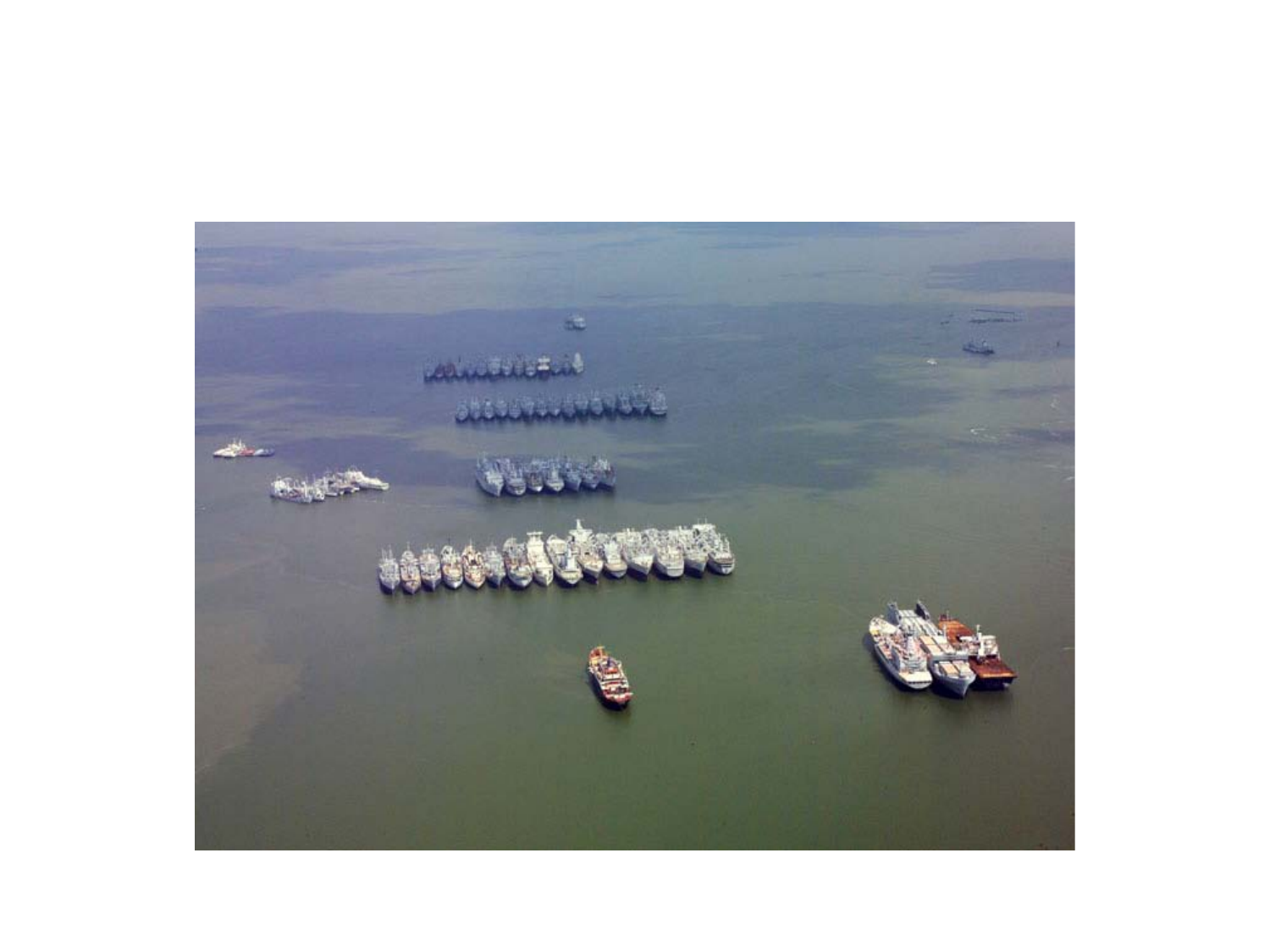### **Typical Hull Cleaning Equipment**

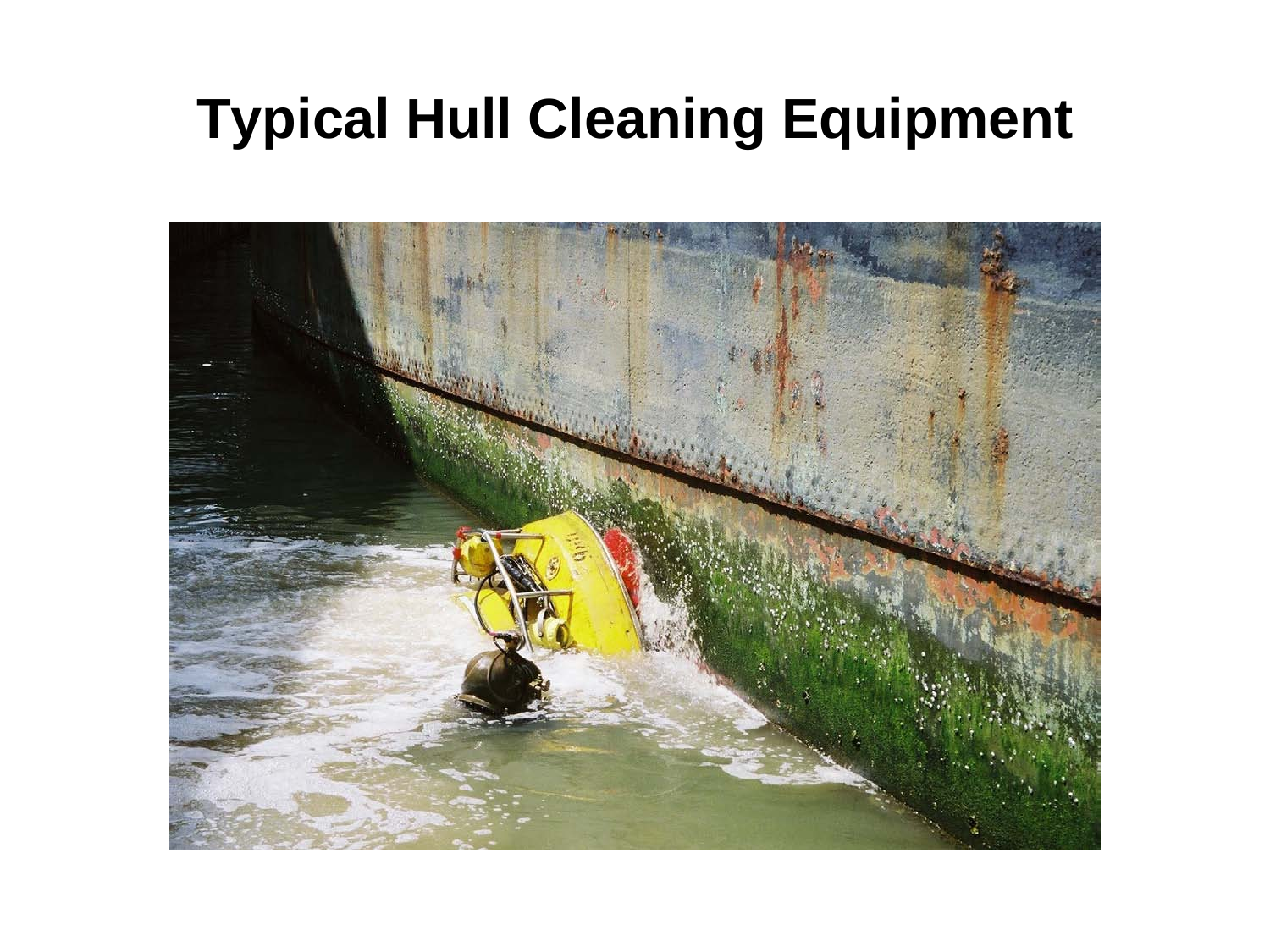### Testing of a Capture System

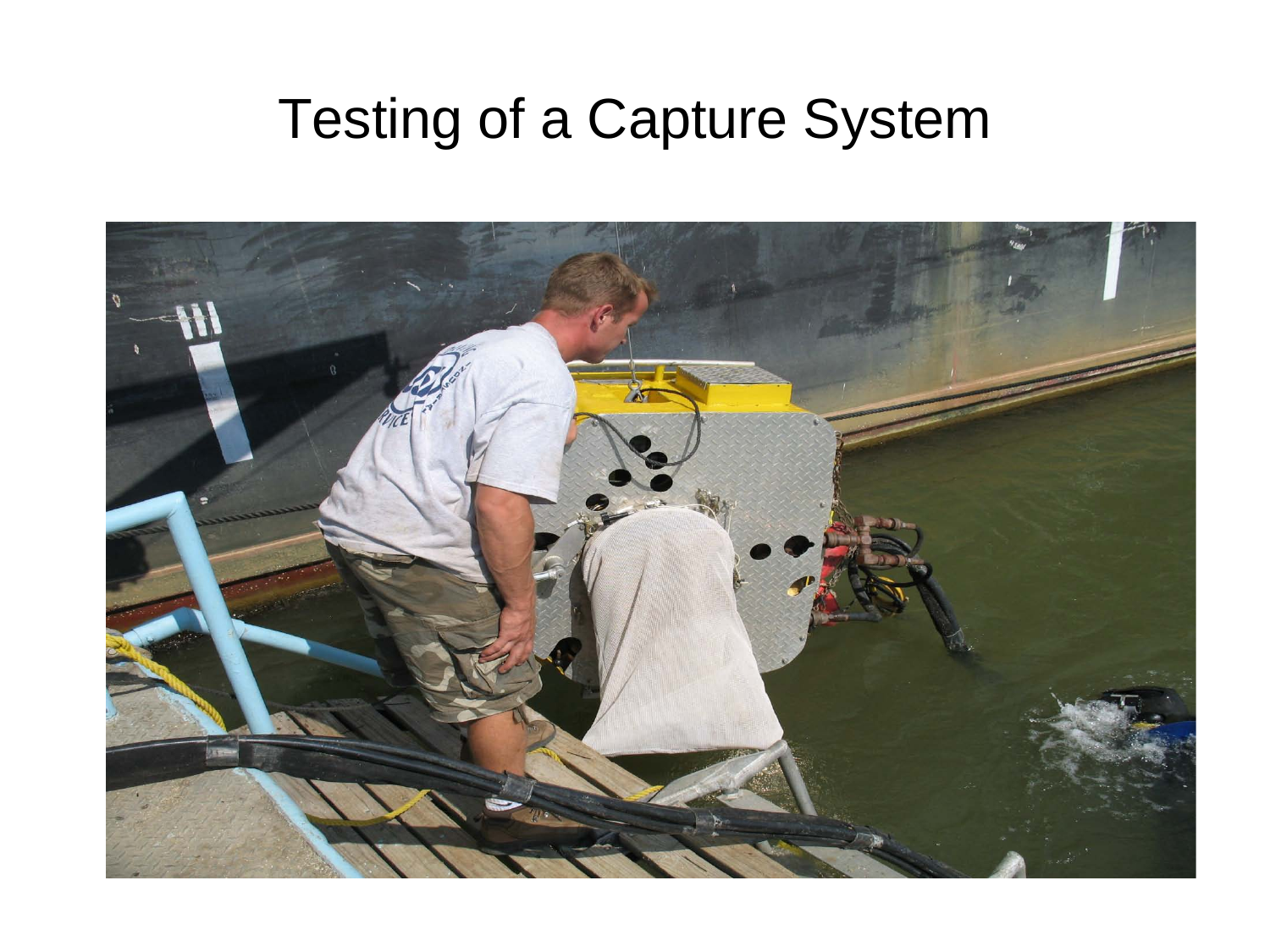## Air Emissions

- Emissions Control Area
	- Ultra Low Sulfur Fuel or Scrubbers or Other **Technology**
	- 200 Miles Captures Entire Marine Highway
- Challenge
	- Fuel Availability?
	- Alternative Fuels?
	- Technologies? Limited Availability of Time Tested Marine Applications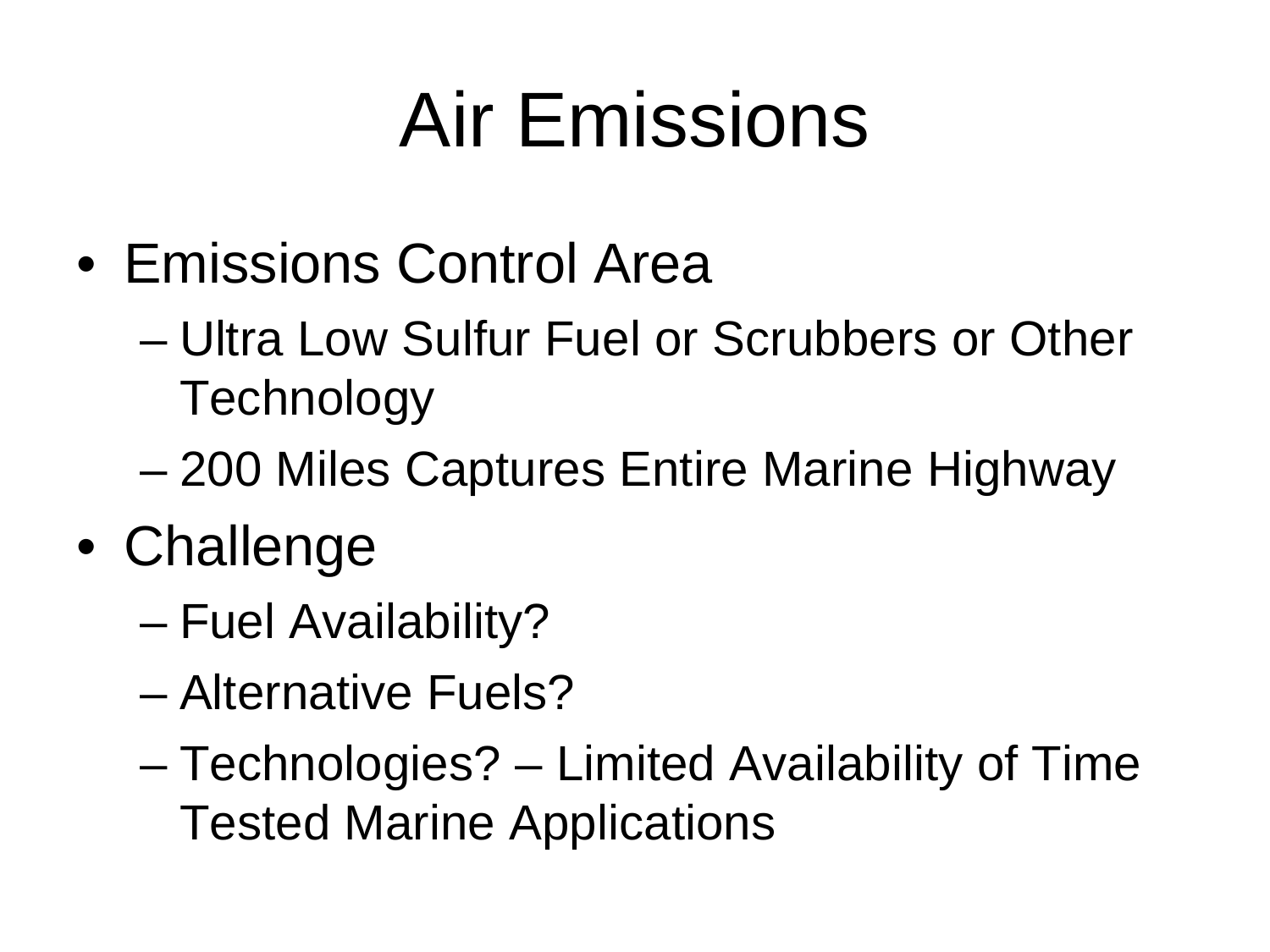## Air Emission

- Maritime Administration Activities
	- Alternative Fuels
		- Investigating LNG Use Including Feasibility Study for use in the Great Lakes and Other Marine Highway Applications
		- Testing of Renewable Fuels Based on Algae
			- 50/50 blend with ultra low sulfur aboard Maritime Academy School Ship – 2011
			- Follow-on study of modified blend 2012
	- Future Cooperative Testing with Industry of Scrubbers and Other Technologies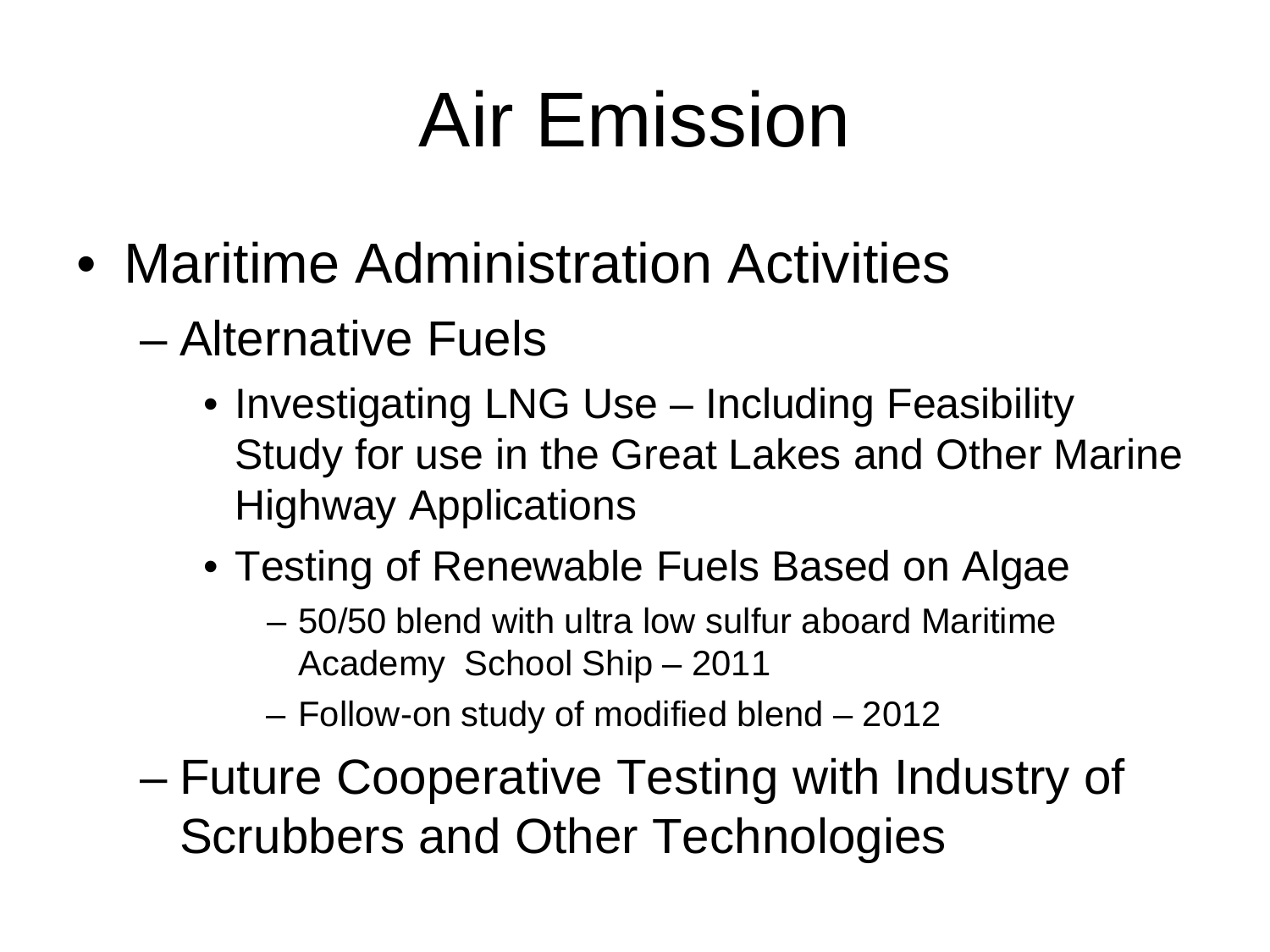# America's Marine Highway

- Upcoming Activities
	- Maritime Administration will Hold 8-10 Environmental Outreach Meetings Through Spring 2012
		- The purpose of the meetings is to gather information from the public to inform the Agency of environmental concerns and issues along the major Marine Highway corridors.